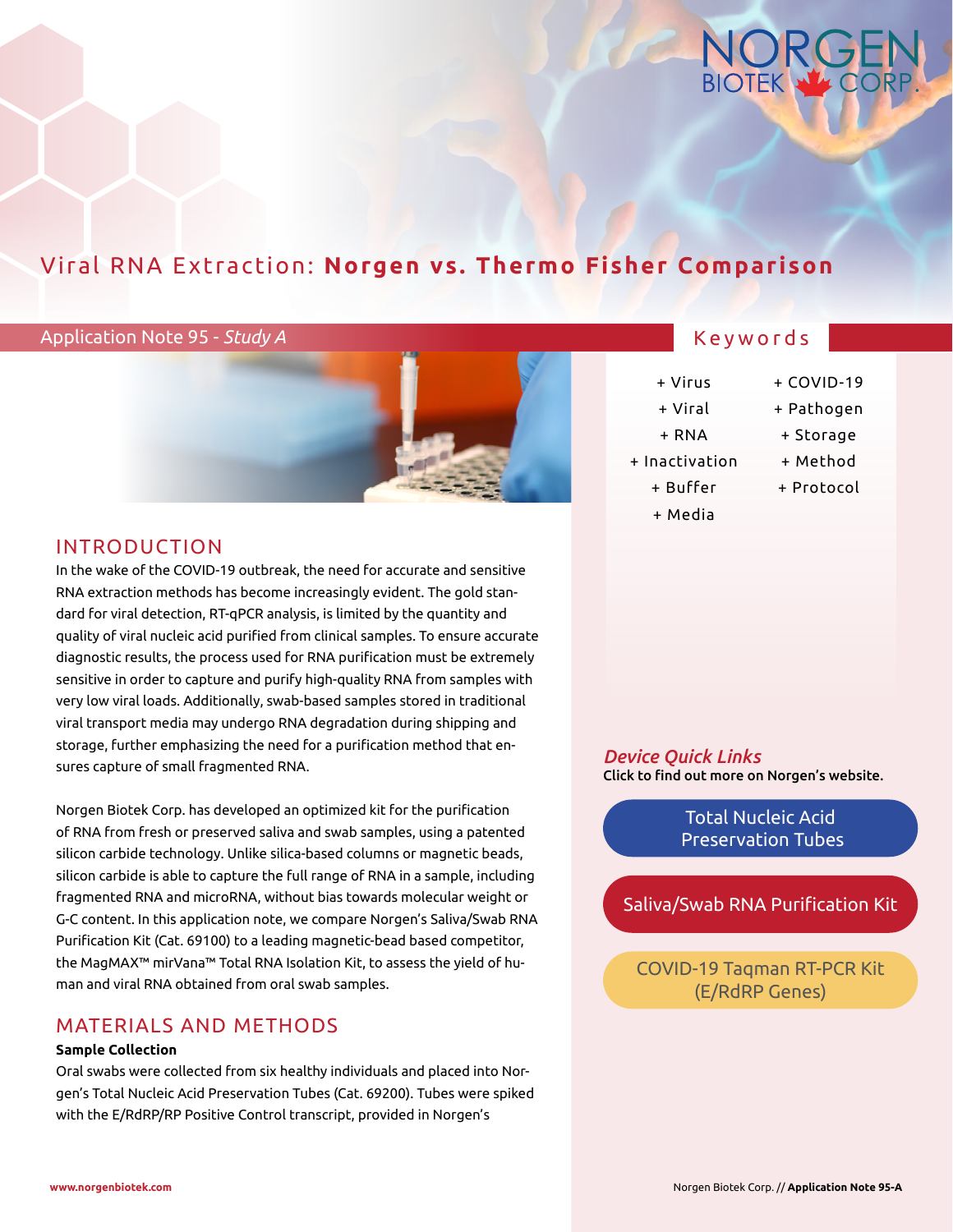COVID-19 TaqMan RT-PCR Kit (E/RdRP genes) (Cat. TM67200) at a concentration of 0, 4x10 $^2$ , 4x10 $^3$ , 4x10 $^4$ , 4x10 $^5$  and 4x10 $^6$  copies/mL respectively.

#### **RNA Purification**

For purification, 250 µL of sample was taken from each tube for Norgen's Saliva/Swab RNA Purification Kit as well as MagMAX™ mirVana™ Total RNA Isolation Kit. For Norgen's Saliva/Swab RNA Purification Kit, the protocol was followed as written for preserved swabs. RNA was eluted in 50 µL of Elution Solution A.

For MagMAX™ mirVana™ Total RNA Isolation Kit, the protocol for blood was followed to extract RNA from the samples. To match the sample input volume of Norgen's kit, for all materials up to the washing step 5 times the volume mentioned in the protocol was taken. RNA was eluted in 50 µL of Elution Buffer.

#### **RT-qPCR**

Out of the 50 µL eluted RNA, 5 µL was used as an input for the real-time RT-qPCR amplification of the spiked targets using Norgen's COVID-19 TaqMan RT-PCR Kit (E/RdRP genes) (Cat. TM67200) on CFX96 Touch real-time system (Bio-Rad).

# RESULTS AND DISCUSSION

#### **RT-qPCR Assay**

Detection of the E/RdRP/RP positive control was performed using Norgen's COVID-19 TaqMan RT-PCR Kit (E/RdRP genes) (Cat. TM67200) as indicated in the methods section. The E gene in RNA extracted using Norgen's silicon carbide-based kit was detectable from as low as 10 viral copies/PCR reaction, while the silica-based MagMAX™ kit was able to detect the E gene starting at 1000 viral copies/PCR reaction. Thus, the MagMAX™ mirVana™ Total RNA Isolation Kit could not effectively extract low copy numbers of the COVID-19 positive control.

Moreover, Norgen's kit detected 4x10<sup>3</sup>, 4x10<sup>4</sup>, 4x10<sup>5</sup> and 4x10<sup>6</sup> copies/mL positive controls at least 5 cycles earlier as compared to the MagMAX kit. In addition, variation among individual Ct values for a given copy number replicate was greater in samples extracted with the MagMAX™kit.

Both kits had a detection sensitivity up to 4x10<sup>2</sup>, copies/mL for RdRp1, RdRp2, and RNaseP genes. However, Norgen's kit allowed for the detection of COVID-19 positive controls at least 4 cycles earlier than the MagMAX™ kit.









**Figure 1.** Comparison of Ct values for detection of the COVID-19 TaqMan RT-PCR Kit (E/RdRP genes) positive control via RT-qPCR. Oral swab samples were spiked with E/RdRP/RP positive control transcripts at a concentration of 0, 4x10 $^2$ , 4x10 $^3$ , 4x10 $^4$ , 4x10 $^5$  and 4x10 $^6$  copies/ mL respectively. RNA was purified from oral swabs using Norgen's Saliva/Swab RNA Purification Kit and the MagMAX™ mirVana™ Total RNA Isolation Kit. The following genes were amplified: (A) E gene (B) RNaseP gene (C) RdRp1 gene and (D) RdRp2 gene.